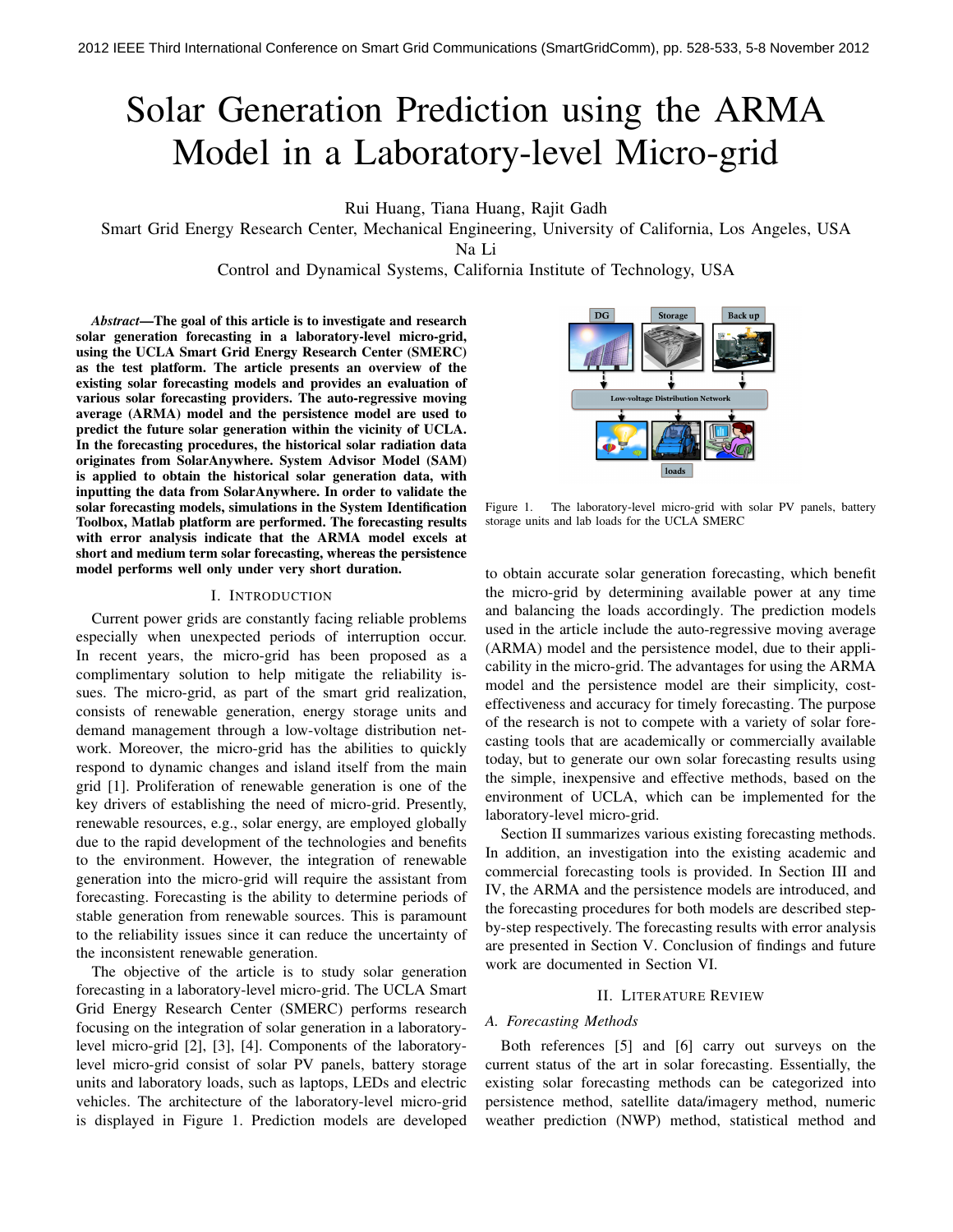hybrid method. A general overview of the solar forecasting methods is presented in Table I.

Table I SUMMARY OF THE FORECASTING METHODS

| Method         | Description             | Time Horizon    | Example     |
|----------------|-------------------------|-----------------|-------------|
| Persistence    | High correlations       | Very short term | CAISO       |
|                | between past and future |                 |             |
| Satellite Data | Data analysis and       | Short term      | UCSD        |
| /Imagery       | image processing        |                 |             |
| <b>NWP</b>     | Physical model          | Long term       | <b>UCSD</b> |
| Statistical    | Mathematical            | Short and       | <b>UCLA</b> |
|                | model                   | medium term     |             |
| Hybrid         | Combination of          | Adjustable      | CAISO       |
|                | different approaches    |                 |             |

The simplest way to perform a solar forecasting is to use persistence method. California Independent System Operator (CAISO) uses persistence method in its renewable energy forecasting and dispatching [7]. This method is highly effective in very short term prediction, i.e., 1 hour-ahead. It is often used as a comparison to other advanced methods. References [8] and [9] describe the method based on satellite data/imagery. Satellite data/imagery provides important atmospheric and meteorological information on cloudiness, cloud motion vector, etc., for predicting the solar irradiance. This method is evaluated to be the best method for 1 to 5 hourahead forecasting according to reference [5]. NWP method models solar radiation in the air with consideration of the cloud layers in the forecasting process. It is deemed to be the most successful method for long term solar forecasting, e.g., day-ahead, at present. Results from NWP method exhibit higher accuracy for longer time horizons as presented in references [10] and [11]. Statistical method develops mathematical models which include auto-regressive with exogenous input (ARX), ARMA, auto-regressive integrated moving average (ARIMA) and artificial neural network (ANN). This method is based on training the historical data spanning over a long time period, e.g., one year, to tune the model coefficients. References [10], [12] and [11] use ARX, ARIMA and ANN to predict the solar generation respectively. They perform well in the time horizons ranging from 1 hour up to 36 hours, which are short and medium term forecastings. In practice, as numerous articles concluded, hybrid method is a combination of different approaches that can be applied to obtain an optimal solar prediction. For example, references [5] and [6] both recommend a combination of NWP method and a statistical post-processing tool as a promising option for solar prediction.

# *B. Forecasting Tools*

In this section, we explore the existing academic solar forecasting tools and commercial solar forecasting providers. Most of the forecasting tools and providers apply the satellite data/imagery and NWP methods. According to the investigation, Green Power Research offers solar forecasting service and solar resource assessment based on geostationary operational environmental satellite imagery, for utilities, independent system operators (ISO) and solar power producers[13].

3Tier offers a solar predictor based on NWP method, with the integration of cloud forecasting capability [14]. AWS Truepower (AWST) offers a solar forecasting system based on NWP method, with statistical procedures for cloud pattern tracking [15]. SolarAnywhere offers solar forecasting up to 7 day-ahead based on satellite data such as cloud motion vector for short term forecasting, and NWP method for long term forecasting [16]. SolarCasters offers solar predictions for dayahead and hour-ahead, and delivers both irradiance forecasting and plant-specific generation forecasting using TRNSYS simulation software based on NWP method, with proprietary radiative transfer models to predict the irradiance reaching the ground [17]. SOLARFOR offers solar power predictions for 0-48 hour-ahead based on NWP method [18]. Atmospheric and Environmental Research (AER) Solar Forecast offers solar forecasting based on satellite data observations and NWP method, as well as with proprietary radiative transfer models [19]. Solar2000 offers solar irradiance forecasting at 1 to 1, 000,000 nm throughout the solar system based on NWP method, with measuring sun rotation and infrared wavelength [20].

#### III. FORECASTING SETUP FOR THE ARMA MODEL

The ARMA model, also known as the Box–Jenkins model (1976), is one type of the time-series models in statistical method. It can be used to solve the problems in the fields of mathematics, finance and engineering industry that deal with a large amount of observed data from the past. The model description and forecasting procedure for the ARMA model are explained as below.

#### *A. Model Description*

The ARMA model is developed using Equation 1. It consists of two parts, the auto-regressive (AR) part and the moving average (MA) part.

$$
S(t) = \sum_{i=1}^{p} \alpha_i S(t-i) + \sum_{j=1}^{q} \beta_j e(t-j)
$$
 (1)

In Equation 1,  $S(t)$  is the forecasted solar generation at time t. In the AR part, p is the order of the AR process, and  $\alpha_i$  is the AR coefficient. In the MA part,  $q$  is the order of the MA error term,  $\beta_i$  is the MA coefficient and  $e(t)$  is the white noise that produces random uncorrelated variables with zero mean and constant variance [21]. Typically, this method requires a large amount of historical data, e.g., one year, to obtain the ARMA model. That is to find the orders  $p$ ,  $q$  and the coefficients  $\alpha_i$ ,  $\beta_j$ . In addition, due to the geographical differences, each location corresponds to its own unique model. Based on the given historical data, the construction of the model for each location consists of two phases, identifying the orders  $p$ ,  $q$ and determining the coefficients  $\alpha_i$ ,  $\beta_j$ . In particular, we limit  $p, q \leq 10$  to simplify the process. The algorithms to realize the model are discussed in Step III-B3.

#### *B. Forecasting Procedure*

The five steps below are followed to complete the forecasting process.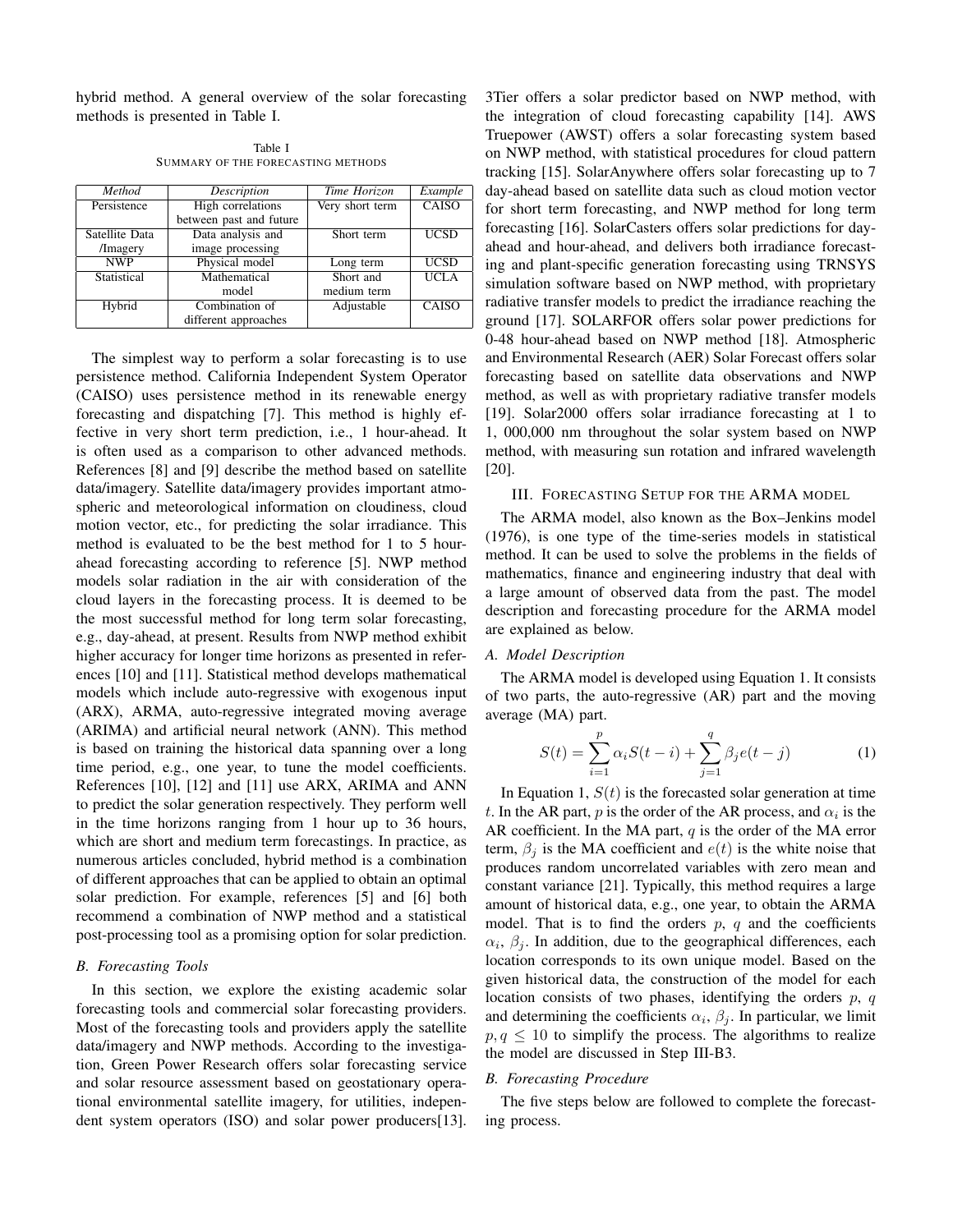

Figure 2. Hourly GHI in 2010 for the UCLA SMERC

*1) Obtain the historical solar radiation data:* Since we aim to forecast the solar generation for the laboratory-level micro-grid, the traces of historical solar generation data are used as the input of the ARMA model. In the first step, we collect hourly solar radiation data from SolarAnywhere, a webbased service that offers hourly global horizontal irradiance (GHI), direct normal irradiance (DNI) and diffuse horizontal irradiance (DHI) for locations within the U.S.A. that dates from 1998 to 2011 [16]. The data we collect covers the entire year from Jan. 1st, 2010 to Dec. 31st, 2010 for the vicinity of UCLA, California (latitude 34.065, longitude -118.445). The Figure 2 shows the hourly GHI in 2010 for the UCLA SMERC, which is the most essential solar radiation data for generating solar energy.

*2) Simulate the historical solar generation data:* We use System Advisor Model (SAM) to produce the hourly solar generation data from Jan. 1st, 2010 to Dec. 31st, 2010, with inputting the hourly solar radiation data from SolarAnywhere. As a performance-based model in the renewable energy industry, SAM can promptly assist the decision making process in various aspects of solar power generation [22]. To be more specific, it has functions of modeling PV system and simulating the solar production. Our design of the PV system in SAM is composed of a desired array (size of 1 kW dc), a module (SAM/Sandia Modules/SunPower SPR-210-BLK  $[2007(E)]$ ) and a grid-connected PV inverter (capacity of  $4 \text{ kW}$ ) ac). The solar generation data simulated by SAM is shown in Figure 3. It is estimated that the total solar generation in 2010 for the UCLA SMERC is 3.324 MW and the peak is 1.7491 kW with the average of 0.3795 kW.

*3) Realize the ARMA model:* The mathematical methods of finding the orders and coefficients of the ARMA model are introduced in reference [23]. The order identification is proposed by Daniel and Chen (1991), and coefficients determination is calculated by applying the Yule-Walker relations for  $\alpha_i$  and the Newton-Raphson algorithms for  $\beta_i$ . In the article, the two-phase realization of the ARMA model is implemented in the System Identification Toolbox, Matlab platform [24]. By inputting the data resulted from SAM into Matlab, the System Identification Toolbox is capable of constructing mathematical models, i.e. finding the orders and coefficients in Equation 1. As a result, the realized ARMA model is able to deliver time-



Figure 3. Hourly solar generation simulated by SAM with 1 kW PV in 2010 for the UCLA SMERC

series output for forecasting in the next step.

*4) Predict the future values:* The future values can be predicted using the realized ARMA model. For example, Equation 2 is applied to predict the  $h$  hour-ahead forecasting  $(h = 1, 2, 3...$ hours).

$$
S(t+h) = \sum_{i=1}^{p} \alpha_i S(t-i) + \sum_{j=1}^{q} \beta_j e(t-j)
$$
 (2)

where  $S(t+h)$  is the forecasted solar generation at time  $t+h$ .

*5) Analyze the errors:* In order to measure the accuracy of the predictions, the errors between the forecasted values and actual data are analyzed here. In the forecasting procedure, we train the hourly solar generation data for 2010 to obtain the ARMA model, and use the model to forecast the hourly solar generation values for 2011, for the UCLA SMERC. In the article, Mean Absolute Error (MAE) and Mean Squared Error (MSE), defined in Equation 3 and 4, are used as the errors to validate the prediction method.

$$
MAE = \frac{1}{n} \sum_{t=1}^{n} |A(t) - F(t)|
$$
\n(3)

$$
MSE = \frac{1}{n} \sqrt{\sum_{t=1}^{n} (A(t) - F(t))^2}
$$
 (4)

where *n* is the length of the time horizon, i.e.,  $n = 744$  if we choose January for the time horizon, and  $A(t)$  and  $F(t)$ denote the actual data and the forecasted value at time t. In the forecasting procedure, the historical data are for 2010 from Step III-B2, the forecasted values are for 2011 from Step III-B4 and the actual data are for 2011 from SAM. The data entered into SAM are the solar radiation data for 2011 from SolarAnywhere.

## IV. FORECASTING SETUP FOR THE PERSISTENCE MODEL

#### *A. Persistence Model*

As a comparative study, the persistence model is developed using Equation 5 to predict the h hour-ahead forecasting  $(h =$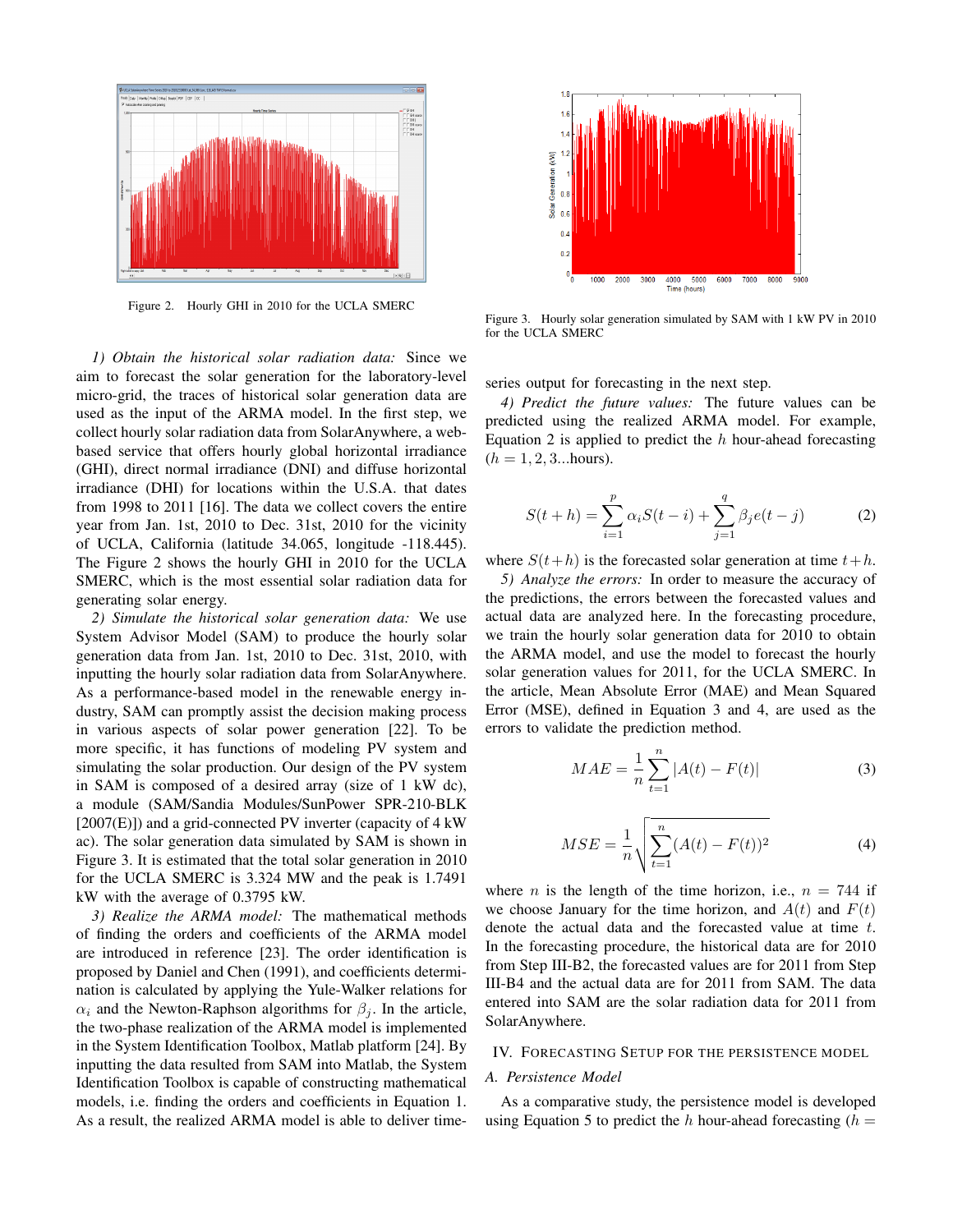1, 2, 3...hours).

$$
S(t+h) = S(t) \tag{5}
$$

where  $S(t+h)$  is the forecasted solar generation at time  $t+h$ .

# *B. Forecasting Procedure*

Similarly, the forecasting procedure for the persistence model includes obtaining the historical solar radiation data from SolarAnywhere, simulating the historical solar generation data by SAM, predicting the future values by applying Equation 5 and analyzing the errors. Differently, the historical data and the actual data are the same, both for 2011 from SAM. The data entered into SAM are the solar radiation data for 2011 from SolarAnywhere.

## V. FORECASTING RESULTS

# *A. The realized ARMA model*

We conduct the Matlab simulations to obtain the ARMA model. Table II presents the values of the orders and coefficients for the ARMA model for the UCLA SMERC.

Table II THE REALIZED ARMA MODEL

|  | $\alpha_i$                                 |                                                       |
|--|--------------------------------------------|-------------------------------------------------------|
|  | $\alpha_1 = -1.597$<br>$\alpha_2 = 0.6882$ | $-0.2072$<br>$\beta_2 = 0.1768$<br>$\beta_3 = 0.0513$ |

## *B. The forecasted values and actual data*

Figure 4 shows the curves of the forecasted solar generation and actual data for 1 hour-ahead on Jan. 1st, 2011 for the laboratory-level micro-grid. Figure 5 shows the curves of the forecasted solar generation and actual data for 1 hour-ahead on Jul. 1st, 2011. There are at least three points that are of interest.

- On Jan. 1st, for the very short term forecasting, i.e., 1 hour-ahead, the curve produced by the ARMA model resembles the actual data from 6:00 AM to 11:00 AM but varies considerably at a later time. In particular, there is a small fluctuation around 4:00 AM. However, such time periods cannot obtain much sunlight. Therefore, there is a need to improve the model by taking actual weather data into account in the future.
- On the other hand, the curve produced by the persistence model has a tiny shift along the time horizon compared to the actual data. Nonetheless, this model is still accurate.
- On Jul. 1st, the ARMA model matches more closely to the actual data than that on Jan. 1st. The ARMA model performs better in the prediction during the months that have more sunlight. Similar errors are found around 4:00 AM, which emphasize the importance of improving the ARMA model by considering actual weather data. Similarly, the persistence model performs well in the 1 hour-ahead forecasting on Jul. 1st.

Figure 6 and Figure 7 show the curves of the forecasted solar generation and actual data for 3 hour-ahead on Jan.



Figure 4. 1 hour-ahead solar generation forecasting and actual data on Jan. 1st, 2011 for the UCLA SMERC



Figure 5. 1 hour-ahead solar generation forecasting and actual data on Jul. 1st, 2011 for the UCLA SMERC

1st and Jul. 1st, 2011 for the laboratory-level micro-grid respectively. There are at least three points that are of interest.

- Both on these two days, the ARMA model presents better predictions than the persistence model for short term forecasting, i.e., 3 hour-ahead, which illustrates that the persistence model is only accurate for very short term forecasting.
- For the predictions based on the ARMA model, it is evident that the results for 1 hour-ahead are better than 3 hour-ahead. The prediction accuracy decreases as the hour-ahead increases.
- Similar trends can be found for the persistence model. The prediction accuracy decreases considerably as the hour-ahead increases.

# *C. The Error Analysis*

As mentioned in Step III-B5, we use MAE and MSE to measure the accuracy. Figure 8 shows the distributions of the MAE for each month during 2011 for 1 hour-ahead forecasting, for the ARMA model and the persistence model respectively. There are at least three points that are of interest.

• For each month of the year, the MAE of the ARMA model is smaller than the persistence model, which translates into the conclusion that the ARMA model is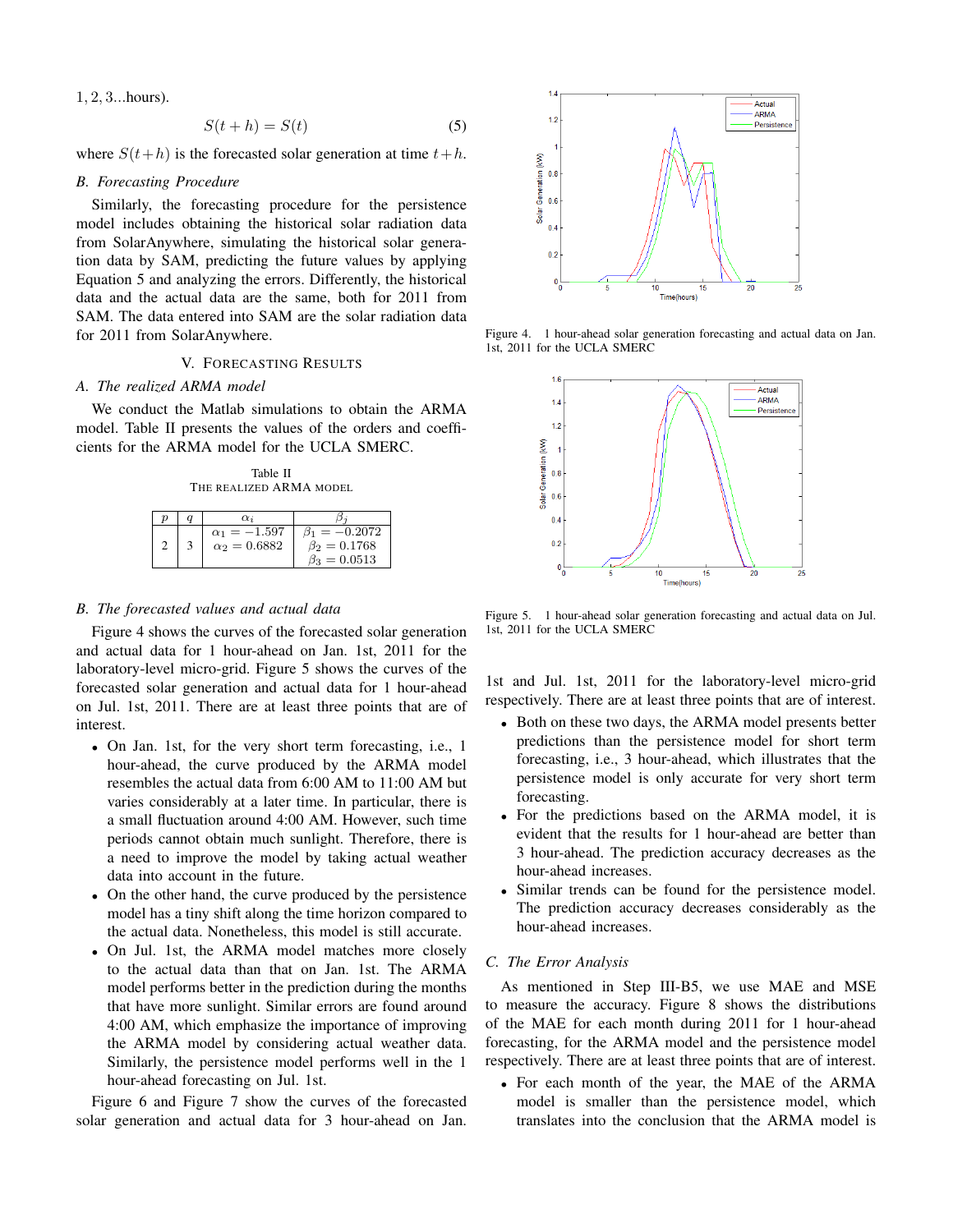

Figure 6. 3 hour-ahead solar generation forecasting and actual data on Jan. 1st, 2011 for the UCLA SMERC



Figure 7. 3 hour-ahead solar generation forecasting and actual data on Jul. 1st, 2011 for the UCLA SMERC

more reliable for 1 hour-ahead forecasting. Take January as example, the ARMA model shows an improvement of as much as 17.62% compared to the persistence model.

- The maximum MAE of the ARMA model is 0.1013 kW in March while the minimum MAE is 0.073 kW in July, with the average MAE of 0.0894 kW.
- The maximum MAE of the persistence method is 0.1322 kW in April while the minimum MAE is 0.1033 kW in January, with the average MAE of 0.1213 kW.



Figure 8. The MAE of the ARMA model and the persistence model for 1 hour-ahead forecasting for each month of 2011 for the UCLA SMERC



Figure 9. The MSE of the ARMA model and the persistence model for 1 hour-ahead forecasting for each month of 2011 for the UCLA SMERC

Figure 9 shows the distributions of the MSE for each month during 2011 for 1 hour-ahead forecasting, for the ARMA model and the persistence model respectively. There are at least three points that are of interest.

- Similar trends can be found in this comparison. The MSE of the ARMA model is smaller than the persistence model, for each month of the year for 1 hour-ahead forecasting. Take January as example, the ARMA model shows an improvement of as much as 44.38% compared to the persistence model.
- The maximum MSE of the ARMA model is 0.028 kW in March while the minimum MAE is 0.0121 kW in July, with the average MAE of 0.0206 kW.
- The maximum MAE of the persistence model is 0.0502 kW in September while the minimum MAE is 0.0356 kW in January, with the average MAE of 0.042 kW.

Figure 10 shows the variations of the MAE and the MSE for different hour-ahead forecasting, in July, 2011. The hourahead ranges from 1 to 5. There are at least three points that are of interest.

- As results illustrated, as the forecasting hour-ahead increases, the MAE and the MSE for each model increase accordingly. However, they increase by different degrees for different models. Generally speaking, the errors of the ARMA model are smaller than the persistence model.
- The errors in the ARMA model varies steadily. When the hour-ahead is larger than 4, the MAE and the MSE almost remain constant. The results further demonstrate that the ARMA model is suitable for short and medium term forecasting.
- The errors in the persistence model increase considerably as the hour-ahead increases. The results further demonstrate that the persistence model is only suitable for very short term forecasting.

# VI. CONCLUSIONS

Solar generation can be gradually integrated into the power grid starting at the micro-grid level, as the prominent power generation technology for the UCLA SMERC. Due to the unpredictability and variability of the current solar generation,